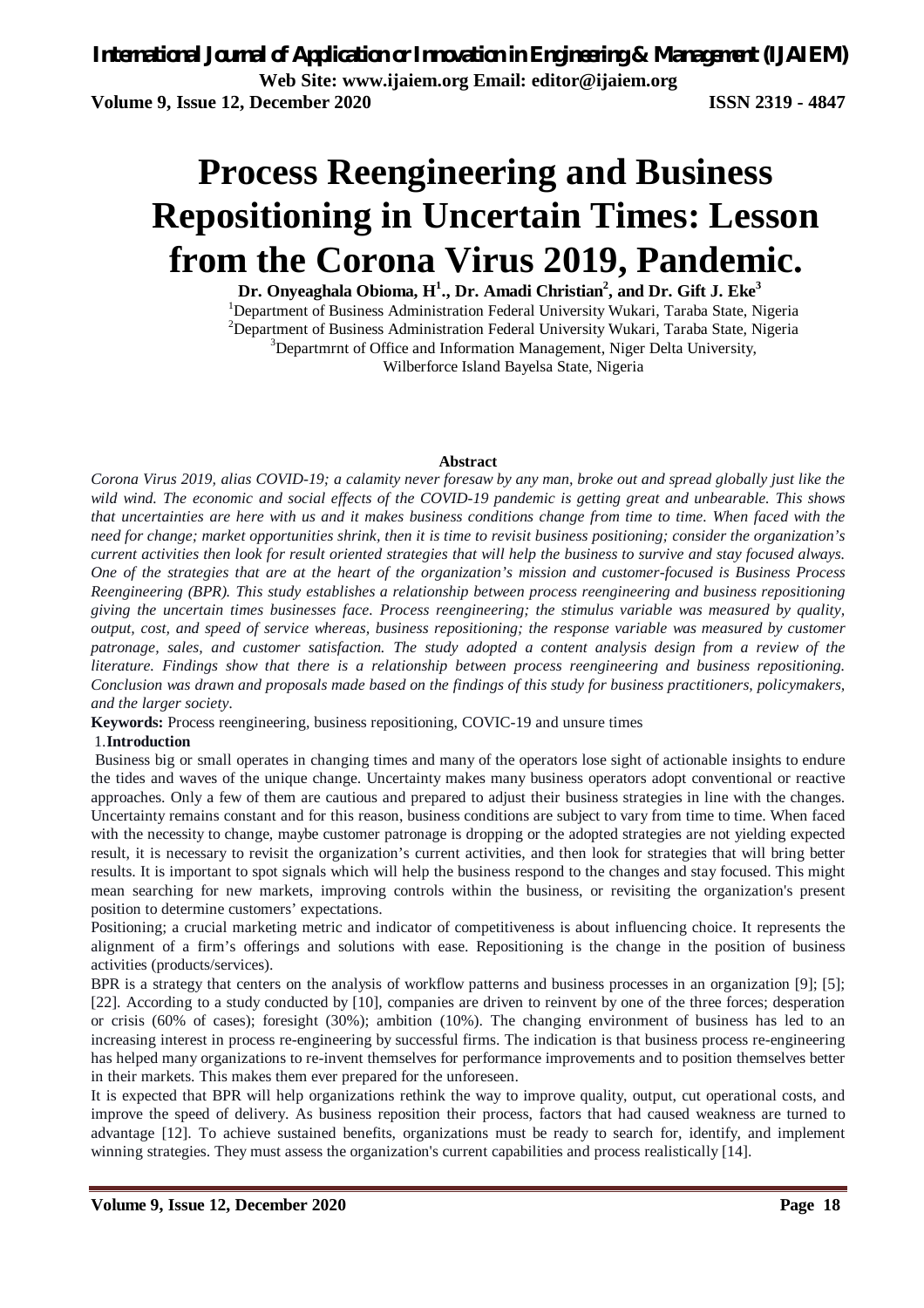### **Volume 9, Issue 12, December 2020 ISSN 2319 - 4847**

A study conducted by [11] shows that about 436 million businesses faced a high risk of great disruption globally due to the coronavirus pandemic. Drawing from the foregoing, non-performing organizations can experience a rapid reversal of their fortunes if they respond accordingly to changes in their operations. As uncertainties heat up, a response is required to strategically accommodate or adjust the shifts.

### **1.1 Problem Statement.**

Today, many organizations are not aware that changes are needed in their operations. Some misconstrue re-engineering for downsizing against the intent of re-engineering proponents, [8]; [3], and contrary to the thinking of [9]. An early BPR proponent [10], acknowledged that using BPR for cost reduction alone is not a wise decision. To him, factors like quality of output, continuous improvement, and speed of delivery are necessary. Today, a large number of firms do not know which areas to vary or the time to effect changes in their operations. Whereas the majority of the firms in the USA were either engaged in BPR projects or indicating their intention, this is often not the same with many firms operating in Nigeria. Conscious of two major aspects of investment decisions; evaluation of the potential profitability of investments and repositioning for quality services, often many businesses in Nigeria do not think outside the box to accommodate the changing times in their plans. Most of them employ defective strategies, if not descriptive, and unsuitable across changing times. Perhaps, it does not occur to them to give the necessary attention to product quality, cost of production, and speed of delivery of their offerings.

Amazingly, technical skills to fix issues, positive language to handle customers' complaints, are absolutely lacking. But these are ingredients organizations need to increasingly respond to uncertainties and changing times. Against the agenda for the rejuvenation of business after Corona Virus 2019, pandemic, many businesses are still losing clout in their domain thinking customer patronage is going to be as it were. Perhaps, they forget to know that changes resulting from uncertainty forces firms to reconsider how they operate and have a rethink.

Business process re-engineering seems to be a game-changer for an organization thinking of survival, yet it is being misused or abused. This makes one ponder what had gone wrong with improving the way things are done in an organization. Changes and uncertainties are here with us and will still be. Think of the outbreak of Corona Virus in 2019 in the Peoples Republic of China; an epidemic that spread like wild wind globally causing biological, social, and economic upsets.

Today, many businesses are stuck in the middle, some are struggling to pay their worker's salaries, there are layoffs here and there. Others are closing down; unemployment is increasing, there are hunger and growing insecurity in the land with its attendant negative impacts on the economy of the many nations. The scenario is should have challenged business operators to develop strategies to handle possible havocs or uncertainties which may rear its ugly heads on their business. This may have informed [15] to say that for a business to survive, it is crucial to understand quality, simplicity, speed, and adaptableness in the organizational system. It is the above-stated problems that triggered this study.

### **1.2 The Objective of the Study**

The major aim of this study is to identify the relationship between process reengineering and business repositioning, drawing lessons from the Corona Virus 2019, Pandemic. Specifically, the study sought to find out the following:

i. The relationship between product quality and customer patronage

ii. The relationship between the cost of production and sales

iii. The relationship between speed of delivery and customer satisfaction

### **1.3 Significance of the Study**

During changing times, evolving attitudes and behaviors of consumers changes and this is often a significant business concern. Every business manager must make radical decisions when necessary to enable the organization to perform. The decision made has a fundamental impact on the direction of a business. The findings of this study will benefit organizations, the government, and therefore the entire society. With BPR, customers, employees, and other stakeholders will know the repositioning of their offerings. Again, the majority of companies do not respond to the rapid changes in their environment and intrinsically drifting until a more permanent decline sets in. The study will help them to maximize the benefits of BPR and apply its principles to achieve competitiveness in their industry.

When companies are performing below par, workers' income is affected, workers and their families who do not have an alternative source of income will find it difficult to survive. This virtually affects the standard of living of the people. From the foregoing, one can see clearly that organizational survival, the livelihoods of people, and the value of nations are often impacted by BPR, especially in times of uncertainties.

### **1.4 Contribution of the Study**

This study is coming at a time when many organizations are looking for options to handle the effect of the Corona Virus in 2019 on their businesses. Options they can lean-on are scanty in management literature because this area has not received encouraging scholarly research attention. Often available options are not simplified for adoption. This study closes that research gap and contributes to the body of existing knowledge.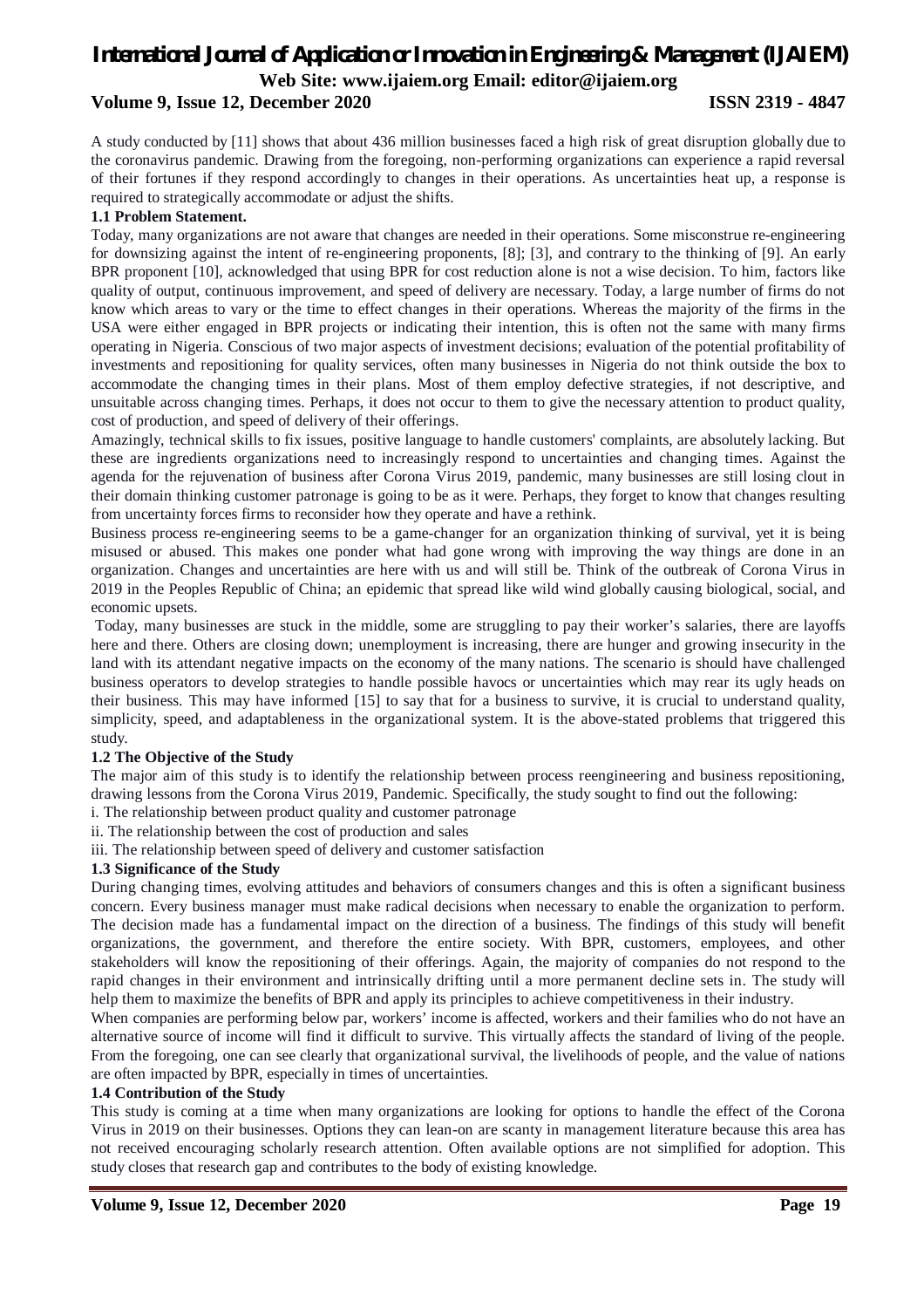# *International Journal of Application or Innovation in Engineering & Management (IJAIEM)*

**Web Site: www.ijaiem.org Email: editor@ijaiem.org**

### **Volume 9, Issue 12, December 2020 ISSN 2319 - 4847**

### **1.5 Limitation of the Study**

This study adopted a content analysis design by review of the literature and focused only on three dimensions or drivers of business process re-engineering (product quality, speed of delivery, and cost of production). Output and service were not covered, the same goes for other indicators of repositioning because only three dimensions (customer patronage, sales, and customer satisfaction) were covered. Again, this study would have been more scientific, if we had applied a quantitative design but extending the scope of the study and applying a quantitative design will further increase the cost. These are gaps to be filled. It is expected that further studies will take care of the gaps.

### **Conceptual Framework**

### **2.1 Concept of Business Process Re-Engineering (BPR)**

Business process re-engineering had attracted several definitions from different scholars depending on their persuasions. Some of the definitions of BPR are presented here to serve the purpose of this study. Consistent with early BPR proponents [5], business process re-engineering is a change in performance to achieve the business objective. It is an elemental rethinking and redesign of business processes for performance in cost reduction, quality of product/service, and speed of delivery.

Business process re-engineering connotes the improvement of business processes to enhance product output, and reduction in operation cost. It entails changing the working processes in an organization; moving from something old to something new (moving from what is ancient to what is novel to people). BPR encompasses the analysis of workflows, finding processes that are sub-par or inefficient, and deciding ways to improve on them. In other words, business process re-engineering is a strategy employed for the design of workflows and its analysis.

It pertains to the design of the activity and the implementation of changes utilizing technological and human dimensions [1]. With this, organizations reinforce offering to enhance customer service, product output or quality, and cost reduction [9], [6], [22].

Business process re-engineering (BPR) is the redesigning of activities to achieve the organization's mission [1]. It refers to the reinvention of the operation of a business on an outsized scale. It focuses on the enhancement of business processes that direct how resources are utilized to make products and services appeal to customers while making a profit for the firm.

Business re-engineering concerns business operations; the way processes function, how to recreate the processes, or the optimization of sub-processes [1]. Some of the characteristics are ownership, customer focus, and value-added. BPR entails re-designing; restructuring to remove unproductive activities, reducing enterprise costs, wiping out process redundancies, and reshaping processes differently for the benefit of the organization and its customers [1].

Basically, BPR takes a glance at how to improve a business system and make it more functional. It involves discovering how business processes currently operate, the way to re-design the process to eliminate wastes or redundant effort, and therefore the time to implement changes to enhance efficiency and achieve competitiveness.

It is aimed at improving the efficiency and effectiveness of the process within and across an organization [10]. It is goal and customer focused because BPR helps in creating customer value while minimizing the consumption of resources of a firm.

### **2.2 How Business Process Re-Engineering Starts**

An evaluation of the organization's mission, strategy, goals, and customer needs is the starting point of BPR. Before a firm decides to adopt BPR, it should find out:

- Who the customers are and what values are offered to them?
- If the current process delivers expected values?
- If the process needs to be redefined or redesigned?
- If the process synchronizes with the long-term mission and goals?
- How to handle the prevailing processes?

### **2.3 The Benefits of Process Re-Engineering**

Proper execution of the business process reengineering can help rescue a failing or stagnating company, increase its profits, and drive growth [22]. Specifically, process re-engineering helps a business to enjoy the underlisted benefits:

Total customer satisfaction and value: BPR helps to achieve customer satisfaction because customer satisfaction is a priority to the organization. An example is a service that exceeds customer expectations (giving a customer more expected).

Cost Advantage: Costs are saved through reshaping to scale back cycle time, removing unproductive activities, and organize teams to improve the effectiveness and efficiency of operations.

Competitive Advantage: Process re-engineering helps an organization to develop core competency that will be difficult for competitors to duplicate. This makes a firm to be competitive among its rivalries.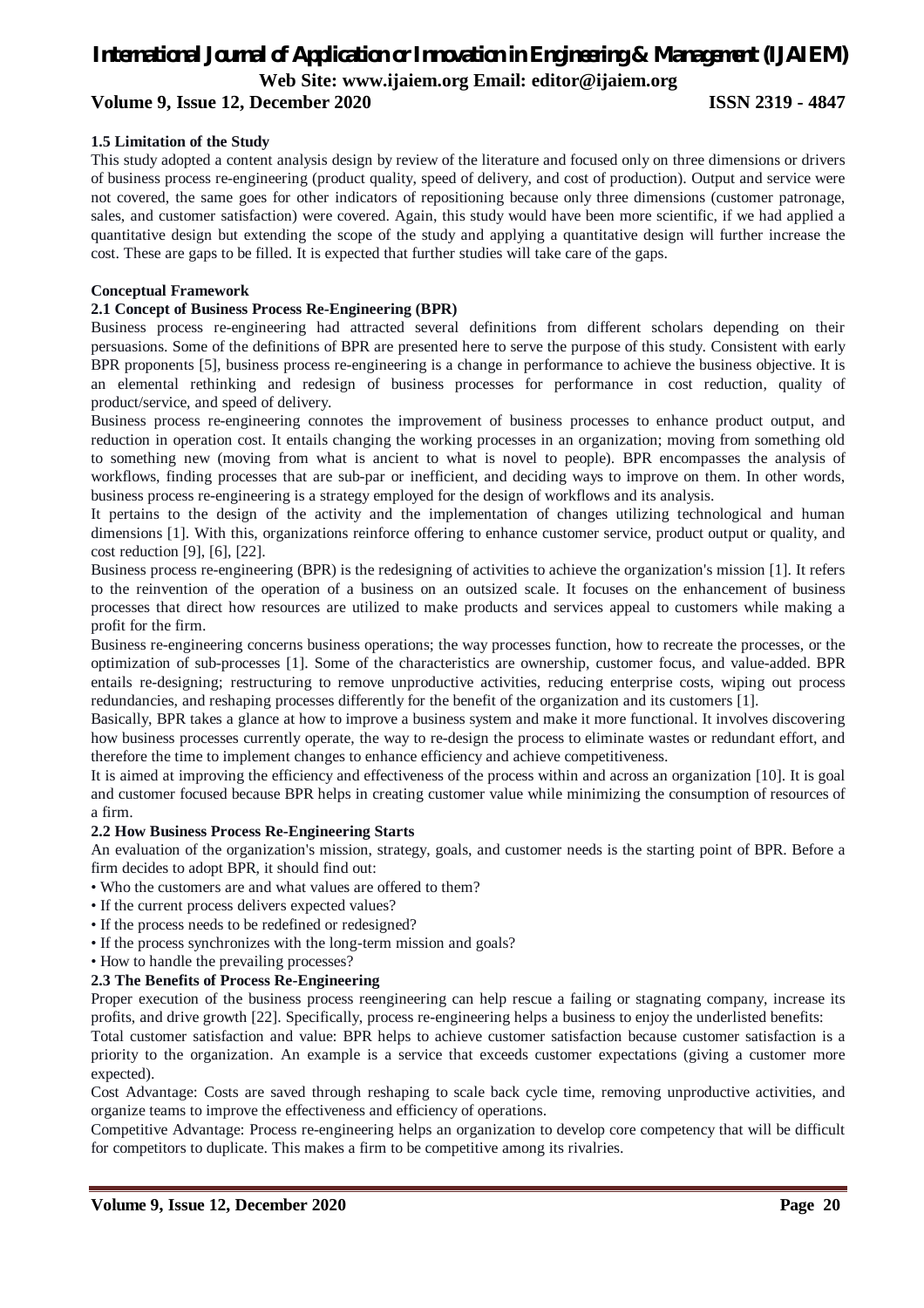# *International Journal of Application or Innovation in Engineering & Management (IJAIEM)*

**Web Site: www.ijaiem.org Email: editor@ijaiem.org**

### **Volume 9, Issue 12, December 2020 ISSN 2319 - 4847**

Clear Business Vision: Process re-engineering helps a firm to match its goals and objectives with customer's expectations and interests. This way, an organization acquires a brand identity.

### **2.4 When to Use Business Process Re-Engineering.**

Process re-engineering is useful in the following circumstances.

- when the disruption in the business is caused by technology
- when competitors are prudent

• when firms intend to be the disruption in their industry

• when enhancement does not necessitate much input

### **2.5 Indicators or Drivers of Process Re-engineering**

Drawing from the viewpoints of scholars on the concept of business process re-engineering presented above, the salient indicators, measures, or drivers are quality, output, cost, service, and speed.

Quality: This refers to the value or worth of something as measured against other things of a uniform kind; the degree of excellence of something, an improvement in product class or value, general excellence, a masterpiece, superiority, distinction, refinement, and incomparability. It stands for a specific attribute or characteristic possessed by something. Quality is usually measured by specialty in the process, initiating a regular meeting with all players, creating a topquality chart, and developing quality results.

Output: This represents the product of an individual, machine, or industry. Anything that causes a reduction in labor, capital, or their effectiveness, causes a decline in output and its rate of growth. There are some ways to boost output levels, these are by improving employee engagement, implementing more training, investing in technology, setting realistic goals, providing feedback to staff, reducing the length of meetings, varying employees' work, offering flexible working, creating an environment that motivates employees and by giving them the specified tools to succeed.

Cost: This is often the price attached to an object or action. Cost represents payment for something before it is acquired, used, or done. One of the techniques of ensuring that business survives is by controlling the cost of operation. Cost control is usually achieved by practicing the following: Seeing each cost as important, negotiating reductions on the value of purchased products, sell more, a price higher and reduce all operation, review all cost, reduce the stock by purchasing only necessary items, do away with unproductive staff, stop additional hires, until there is a cogent need, evaluate salary levels consistent with the value each individual brings to company profitability, identify what actions raise revenue or reduce costs.

Service: This is often an intangible product; the action of helping or doing work for somebody. Service is intangible but measurable. It might be direct, just like the service of a teacher or after-sale service, as the explanation of the workings of equipment after purchases.

Speed: Speed in marketing means developing or delivering a product without delay, while still maintaining highquality standards in design practices. It is on-time delivery by the maintenance of realistic deadlines. Without speed in customer service, an organization finds it difficult to meet customer demands and eventually may lose valued customers to competitors.

### **2.6 Steps involved in Process Re-engineering**

By adopting the steps presented below, one will successfully conduct business process re-engineering.

- 1. Define the business vision and objectives
- 2. Identify process gaps or divides, e.g., customer needs
- 3. Look for improvement opportunities within the prevailing process and validate them
- 4. Develop a leading-edge process plan
- 5. Operationalize opportunities and identify future changes

6. Implement the changes

### **2.7 Requirements for Successful Business Process Re-engineering**

A successful business process is anchored on the following:

Organization-wide commitment: BPR is encompassing. It is important to seek support from all units of the organization. By involving unit members, the organization can gain valuable input before process implementation [12]. Team composition: The team is at the center of the BPR effort, they make key decisions, and help communicate the BPR agenda to the entire organization members. The factors that determine an efficient BPR team in agreement with [21], [23], [25], [26] are summarized below:

• competence and motivation.

- credibility and creativity.
- empowerment, training, and brainstorming techniques.
- leadership.
- organization.
- complementary skills.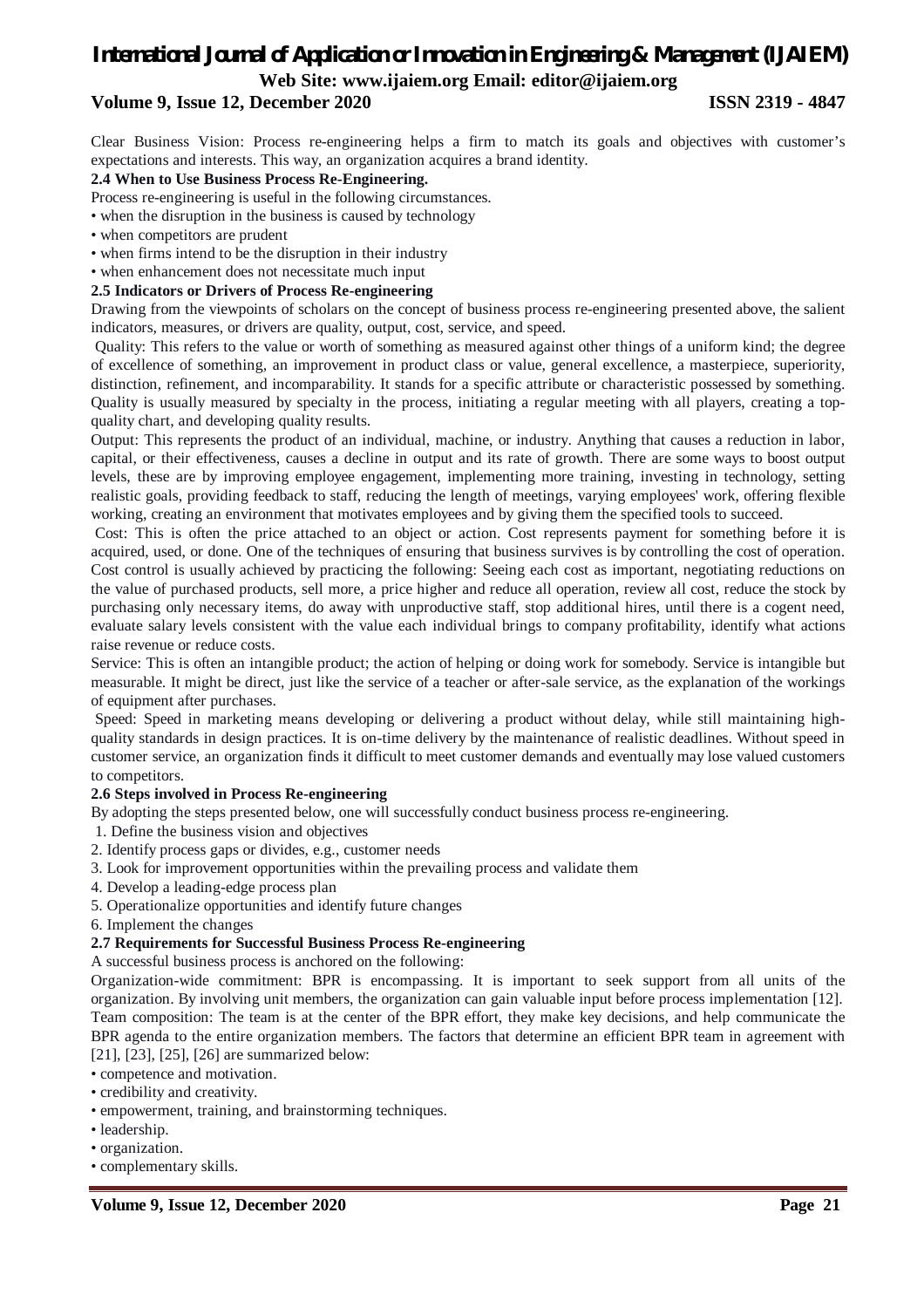# *International Journal of Application or Innovation in Engineering & Management (IJAIEM)*

**Web Site: www.ijaiem.org Email: editor@ijaiem.org**

### **Volume 9, Issue 12, December 2020 ISSN 2319 - 4847**

• approach, and specific goals.

For efficiency as well as the effectiveness of the team members, manageable size of a minimum of ten is recommended [4]. Though team members selected from within the organization influence the results of the reengineering process according to their desires, the BPR team should compose of individuals with in-depth knowledge. It is necessary to incorporate members that possess the following features:

- People very knowledgeable that knows it inside-out
- Representatives of major stakeholders.
- Representatives of units/departments.
- One or two members of committed technology experts [17].

Business needs analysis: Another important thing to do for the success of BPR is to perform a needs analysis. In the need analysis, a series of sessions are held with stakeholders, on the need and strategy for BPR. The objective of the session is to hypothesize the right business process for the organization and design a process model. Besides, the BPR team should prioritize, and determine where to focus its improvement efforts [17]. The items that look unnecessary or unrealistic could be eliminated or modified in the analysis stage of the BPR.

Adequate IT infrastructure: An IT infrastructure consists of physical assets, intellectual assets, shared services, [19] and their linkages [18]. Adequate IT infrastructure is important for successful BPR implementation [27]. The use of IT is to challenge the work process that has existed before the advent of the computer and its know-how [10]. Factors related to IT infrastructure are critical to the success of BPR efforts [5]. These include:

Effective change management: BPR revolves around changes in people's behavior, culture, processes, and know-how [2]. This explains why organizations do not change unless people change but the faster a change is accomplished, the better for a transition [12].

Organizational culture: Organizational culture, is pertains to values, ethos, character, belief, attitude, and behavior of the people. The way people do things reinforce the work design and keep it going. Culture influences the organization's ability to adapt to changing strategy and BPR implementation.

The importance of the human element: Many BPR projects had failed because some firms did not recognize the importance of the human factor or the people's resource in implementing BPR programs. The understanding of people in the organizations, their motives, and past performances is vital. It creates an opportunity for successful business transformation [16].

Continuous improvement: Continuous improvement is the propensity of an organization to pursue incremental and innovation in its operations [17]. Many organizational change thinkers hold the view that organizations should adjust gradually and incrementally, and respond locally to individual changes as they occur [17]. The incremental changes are governed by the knowledge gained from the previous change cycle. IBM, Credit Corporation, Ford, and Kodak, were cited as examples of companies that successfully employed BPR as part of their continuous improvement programs [9].

### **3.1 Concept of Repositioning**

When an organization sees a decrease in sales over time or a major change on its way, it a sign to implement changes or to reposition its operations. Repositioning is changing consumers' perceptions of a brand with regards to competing brands [13]. Repositioning comes into play when an organization changes a product/service/brand's status including the marketing mix (product, place, price, and promotion).

Repositioning involves changing the customers' perceptions of an offering so that it can compete more effectively in its present market or new markets. In other words, it involves a significant change in the perception of the product's key benefits and features, relative to the offerings of the competitors [29]. An important starting part of repositioning is to observe the current position of a product, service, or brand over time. This helps to measure what is working or not. It serves as feedback to guide future strategies [1].

The idea of product repositioning is to change the position of a brand to make it more meaningful to the target segment [29]. Often products are repositioned to appeal to a wider or different target. To successfully reposition a product, the firm should specialize in creating a niche for an offering that was not existing previously. The repositioning process, on the other hand, evaluates the position of a product, service, or brand and focuses on the time to alter the positioning.

Repositioning helps to vary market perception and improve competitiveness. It involves effecting changes in intangible products (differentiation) and other intangibles, such as adjusting its selling price. Sometimes differentiation and repositioning are accomplished through changes in the promotional messages and approaches without changing the products or service itself. The repositioning efforts often make a current target segment to perceive a product or service with a replacement perspective.

Repositioning often aims to change market perceptions in ways that make an offering more appealing to a broader segment of the market. It helps to keep track and make necessary adjustments on products/services. It commences after the market perception has already been established. Effective repositioning is to preserve what is good from the prevailing market positions and build or shift thinking toward something new.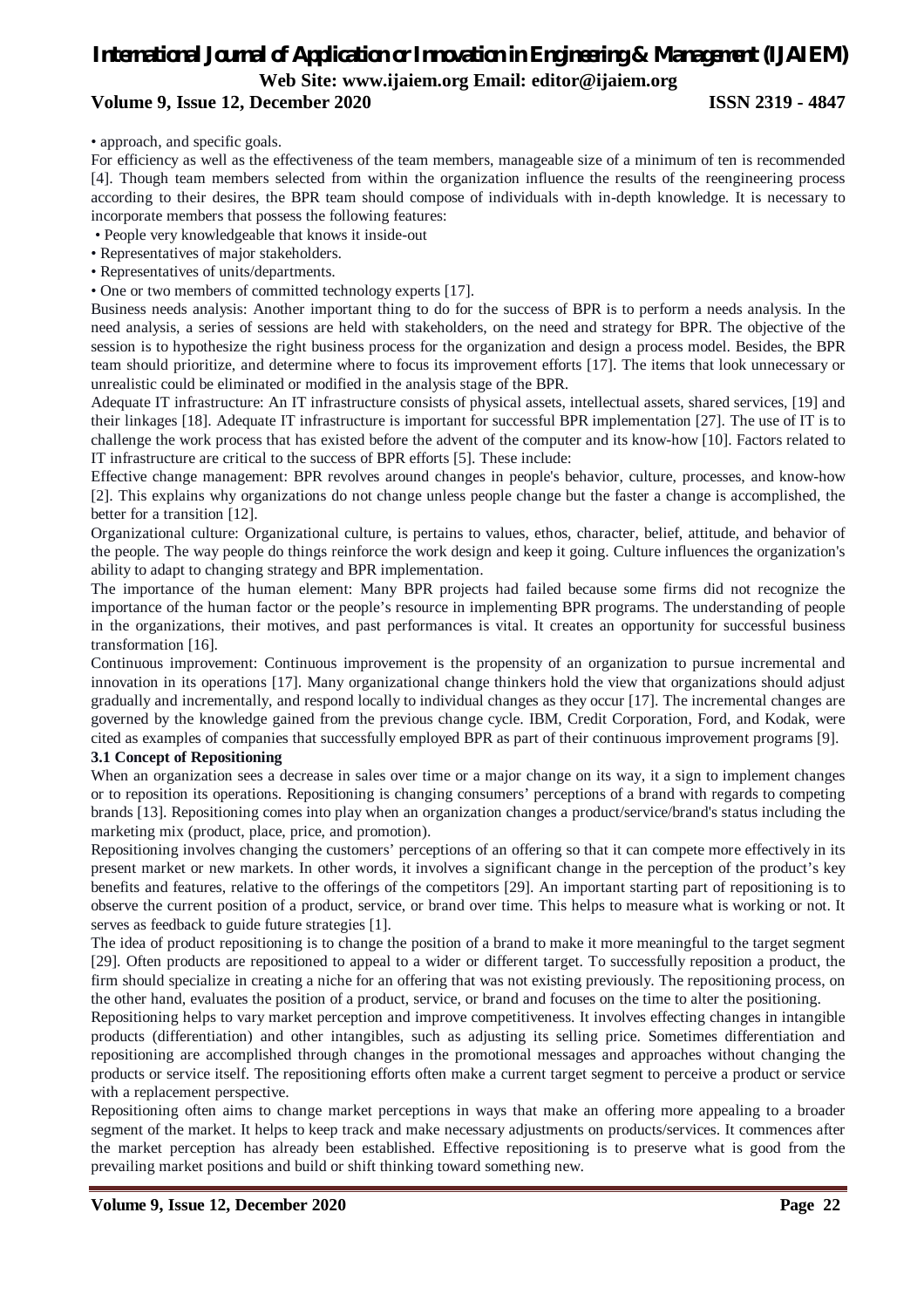### **Volume 9, Issue 12, December 2020 ISSN 2319 - 4847**

Repositioning helps in the successful reshaping of perceptions, to create a more powerful, and meaningful product, service, or brand.

To reorganization, their operations during the 1990s Ford Motors, GTE, and Bell Atlantic employed process reengineering. The re-engineering process they adopted brought a substantial achievement to them, dramatically lowering their expenses, making it easier to handle increasing competition, and accommodated uncertainties. Initially, Ford Motors had employed 500 people to manage her sophisticated accounts payable department.

In the early 1990s, Ford Motors examined their accounts payable department and found that they had inefficiencies and many errors. Ford felt that reducing its workforce by 20% could fix this issue. On realizing that Mazda employed only 5 people in their accounts-payable unit, Ford made some basic improvements with IT as part of its BPR initiative in their accounts payable department. With the adoption of BPR, Ford achieved the following:

Introduction of invoice less processing,

Reduction of their workforce by 75%,

Digitization of accounting process and

Improvement in vendor relationships

Taco Bell's K-Minus initiative is another example of a successful BPR program. The retail foodservice organization decided to maneuver the food preparation job from its restaurants to a centralized commissary in 1989. This decision helped them to achieve control, lessen employee injuries in restaurant kitchens, and encouraged employees to deliver better customer service.

### **3.2 Reasons for Repositioning**

There is a need to reposition a product, service, or brand for the following reasons:

Need or opportunity identification: When a firm sees the need or opportunity to reinforce the demand for his or her offering, in declining performance, sales have dropped, patronage is shrinking, and getting smaller, it is necessary to reposition.

Launching a replacement or superior product: Some firms choose to launch a replacement or superior product (or brand) instead of repositioning an existing one. Introducing a superior product tends to occur in technology-driven markets (where an organization introduces improved products consistently). Replacing an existing product will assist in reducing product cannibalization to generate higher overall sales and profits. This is apparently the practice of the various bottling companies in Nigeria today.

Changes in the environment: Companies may choose to reposition their offering because of major shifts in their environment: Competitors entering or exiting the market sometimes join forces to make their rivalry's offering obsolete to have an edge over the market or cannibalize it. Economic downturn or recovery; changes in consumer behavior, political factors, or social forces, changes in organizational leadership, and acquisition or development of the latest know-how account for the repositioning of offerings.

Repositioning is vital when a brand or product line has been classified as a dog in the BCG matrix or it is needed to support an overall strategic change, especially when entering new markets or pursuing new segments. Also, the desire to make a brand to be perceived as new, unique, convenient, helpful, and so on can necessitate the adoption of a repositioning strategic direction.

### **3.3 Elements of Successful Repositioning**

Repositioning is successful when a business record stable and increasing customer flow. Below are some factors that can make a repositioning strategy successful.

• Complete overhaul: to realize success in repositioning, all the parts involved in a brand should experience changes.

• Investment: an organization should be ready to take advantage of changes to make investments.

Marketing changes: because of the organization changing nature, changing the strategy is necessary. For example, a person can reposition his marketing strategy from radio and television adverts to the use of social media to him function well in the digital era.

### **3.4Repositioning Risks and Pitfalls**

As one considers repositioning opportunities, he should avoid the underlisted pitfalls:

• Insufficient research: marketing research influences one's choice on how and when to reposition to enhance the market perception of a product, service, or brand. It helps to spot on time the way target segments react to the repositioning and to avert sudden adverse reactions. Thus, repositioning is difficult where there is insufficient research.

• A bridge too far: It is dangerous to initiate repositioning when one is trying to tidy things up. When customer perception of the offering cannot accommodate the new message or image, the offering loses credibility, this is a problem.

• Underestimating the basics: Sometimes repositioning is undertaken because the target segment is unsure what a product, service, or brand stands for. If it does not offer a transparent message for customers or they are unsure what to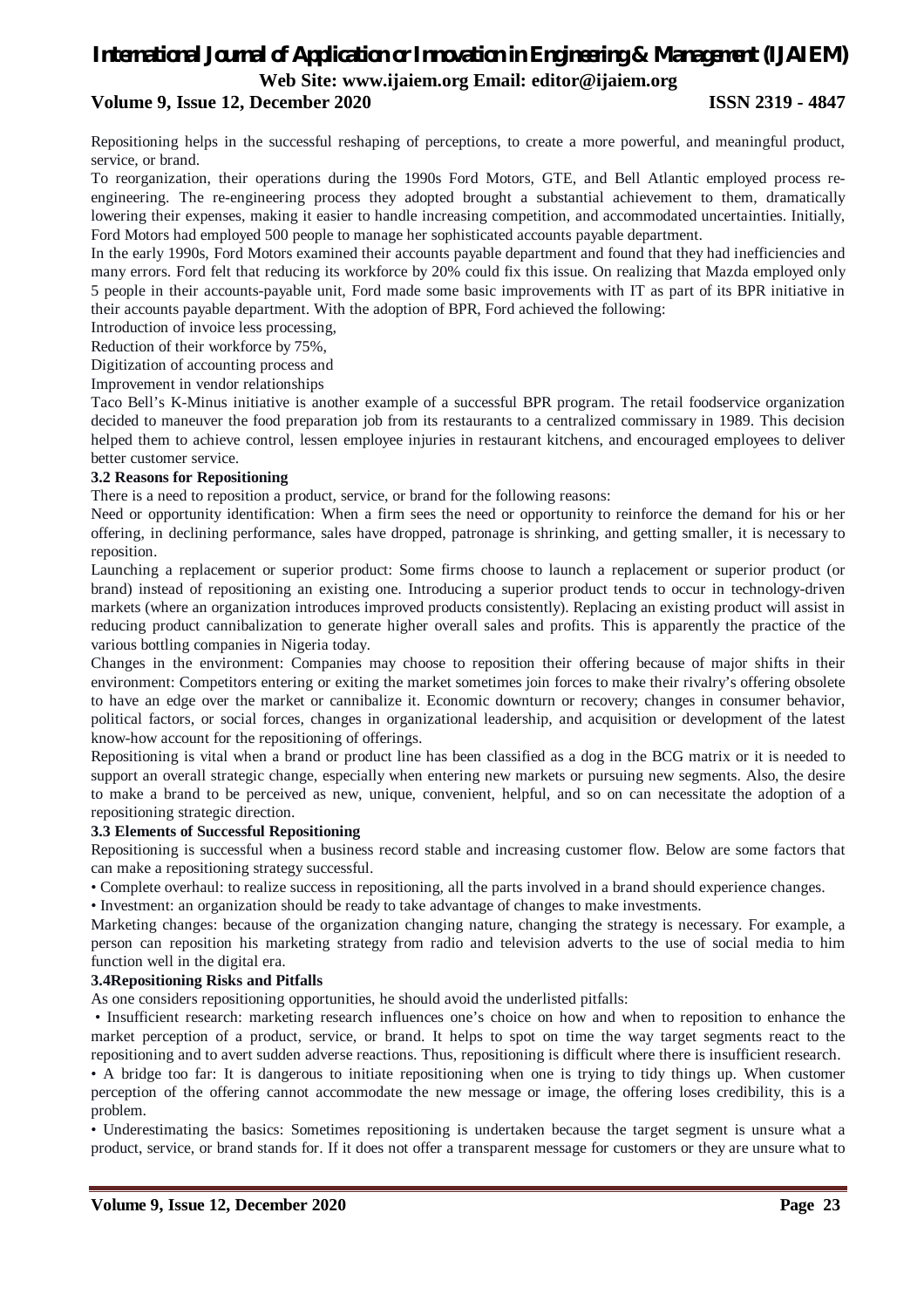### **Volume 9, Issue 12, December 2020 ISSN 2319 - 4847**

believe. Marketers may engage themselves with reducing positioning right down to its bare essentials in terms of competitive advantage, this takes some resources.

• Overpromising: When faced with strong competitive threats, there is a need to reposition the benefits that a product, service, or brand is ready to deliver. If this is not done and sustained, it creates customer expectations that the organization cannot live up to.

• Confusing positioning: Repositioning can create confusion between the old positioning and the new, especially if they seem to contradict each other.

### **4.1 Theoretical Framework**

Business process reengineering was popularized by [10] in the 1990s, in a study, titled; Re-engineering Work: Do not Automate, obliterate, published in the Harvard Business Review. This theory explains that many businesses were using new technologies to automate unproductive processes, as against creating something different that is built on new technologies. In his illustration, [10] used technology to upgrade a horse with lighter horseshoes which made it move faster, as against building a car. In their work; Re-engineering the Corporation: A manifesto for Business Revolution, [9] identified the principles of re-engineering. They are:

- 1. work should be result-oriented and not process-oriented: This principle explains that tasks performed by different people should be combined into one specialized task. In their words, sequential activities lead to errors, rework, and delays.
- 2. Merging data collection and processing units: This principle is what obtains in the division of labor. It means that for instance, data organization should be done by the same person that collects it. This reduces the number of errors by eliminating external contact.
- 3. Shared database to interconnect dispersed departments: Centralized databases provide economies of scale as well as flexibility and quick responses to the purchasers. The advances in information technology allow the organization to connect separate units that are geographically dispersed by employing a shared database.

 (iv) Bridging the processes which are running on similar lines: According to [9], activities must be unified. Parallel functions must be synchronized using communication networks and a shared database. These parallel activities must be linked to unceasingly and synchronized for execution. This might eliminate the high costs and delays of plans.

- 1. Decision making should be in the area of the work performed: Decision should be made by the people that carry out the tasks provided they are educated and knowledgeable [10].
- 2. Capture data at its point of origin: This is often the principle of capturing information only at the source where it had been created. This eliminates the problem of transmitting the information and it does not have to be recorded at different locations at various times.

### **5.1 Findings**

The findings of this study were drawn from the review of the works of [24], [9], [6]; [22]. It shows that majority of firms surveyed in the USA were either engaged in BPR projects or indicating their intention to engage in BPR projects in the future [24]. It means they are deriving benefits from BPR. BPR helps organizations to rethink the way to enhance customer service, product output, quality, or reduce or cut costs [9], [6], [22], citing IBM Credit Corporation, GTE, Bell Atlantic, Ford Motors, and Kodak as examples of organizations that had successfully employed BPR. Also, this result is in agreement with the findings of [10], that business process re-engineering has helped many failing and even successful organizations to re-invent themselves; position themselves for a better place in their markets, and improve in performance.

The findings of [9], [6], [22], report that process re-engineering helps businesses to radically redesign their process for improvement in modern measures of performance, such as cost, quality, service, and speed of delivery. BPR benefits an organization in total customer satisfaction, cost, and competitive advantage. In summary, proper execution of process re-engineering can rescue a failing or stagnating organization; increasing the profits and driving growth [22].

In conclusion, the two variables of this study are Process reengineering (X); the moderating or independent variable, and repositioning (Y); response or variable. Thus,  $Y = f(X)$ . The independent variable is decomposed as Quality (X1), Output (X2), Cost (X3), Speed (X4)). Therefore, the model specification for process reengineering and repositioning is based on the assumption of a linear functional relationship as  $Y1 = f(X1 \dots X4)$ . This enabled us to elucidate that there is a link between process reengineering and business repositioning. Thus, implementing BPR can help organizations to redesign their existing process and achieve the benefits of saving costs (reduced cost), speeding processes (faster processing time) which eliminate process redundancies, bettering product/service quality, increased revenue, improved customer service, higher employee retention, and increase workflow efficiency.

### **5.2 Recommendation**

Based on the findings of this study, we propose that organizations should adopt process re-engineering to enable them to reposition their products/services, especially during uncertain times.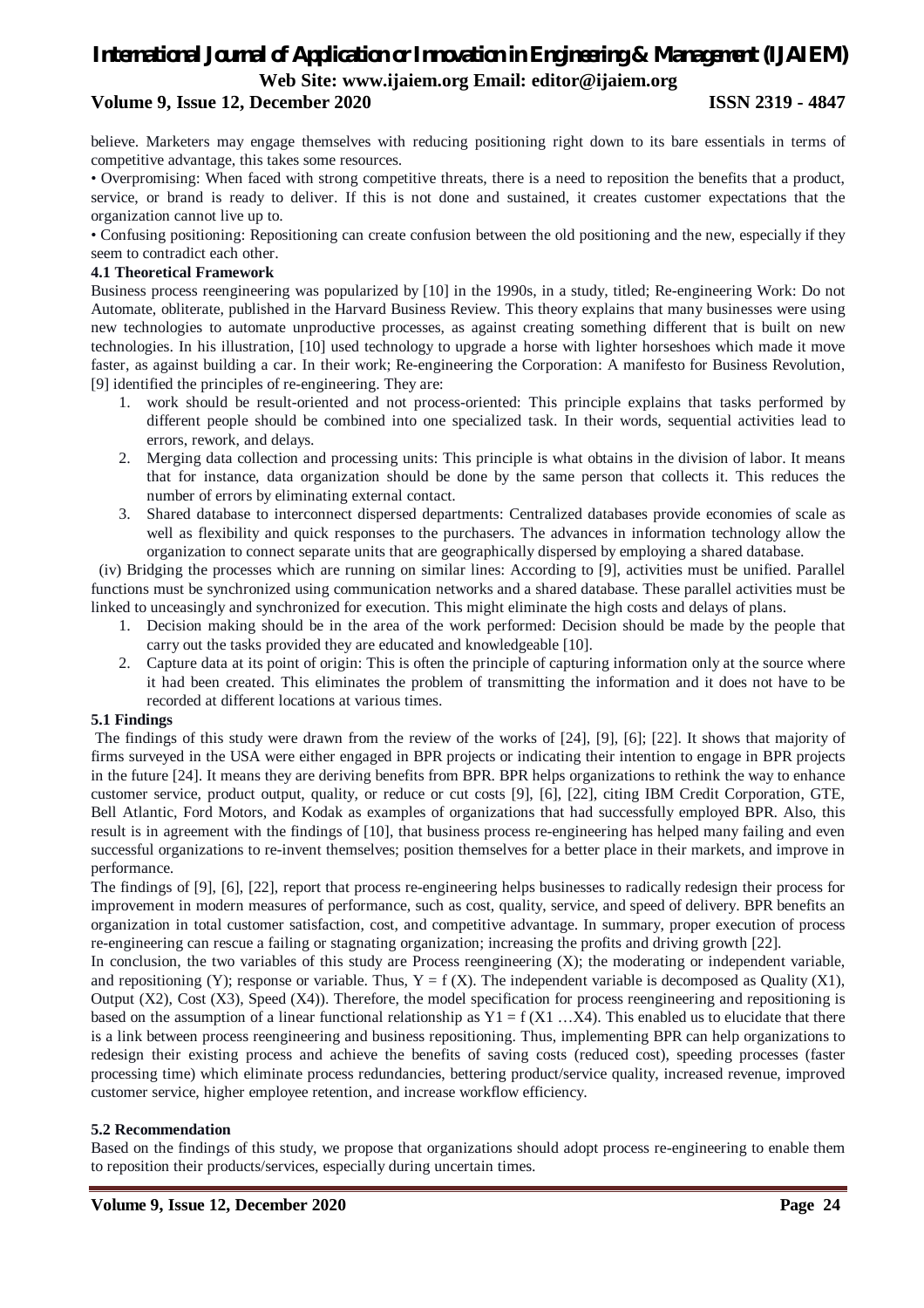### **Volume 9, Issue 12, December 2020 ISSN 2319 - 4847**

### **References**

- 1. Abrahamson, E. Management fashion, Academy of Management Review, 21, 254–285(1996).
- 2. Al-Mashari and Zairi in: McCormack K, Johnson, W.C. Business process orientation. St. Lucie Press, Florida (2001).
- 3. Bassam, H. PRISM: Process Re-engineering Integrated Spiral Model, VDM Verlag[1] (2008).
- 4. Covert in: Neely A, Mills J, Platts K, Richards H, Gregory M, Bourne M, Kennerley,M Performance measurement system design: developing and testing a process-based approach. Int J Oper Prod Manag 20(10):1119–1145, (2000).
- 5. Davenport, T.& Short, J. "The New Industrial Engineering: Information Technology and Business Process Redesign", in: Sloan Management Review, Summer, pp 11–27, (1990).
- 6. Davenport, T. Process Innovation: Reengineering work through information technology, Harvard Business School Press, Boston (1993).
- 7. Goksoy, A, Ozsoy B and Vayvay, O. Business Process Reengineering: Strategic Tool for Managing Organizational Change an Application in a Multinational Company (2012): https://www.researchgate.net/publication/267250206\_Business\_Process\_Reengineering\_Strategic\_Tool\_for\_Mana ging\_Organizational\_Change\_an\_Application\_in\_a\_Multinational\_Company
- 8. Gregory, H. "Automating Business Process Reengineering", Prentice Hall, (1993).
- 9. Hammer, M. and Champy, J. A.: Reengineering the Corporation: A Manifesto for Business Revolution, Harper Business Books, New York, ISBN 0-06-662112-7, (1993)
- 10. Hammer, M."Reengineering Work: Don't Automate, Obliterate", Harvard Business Review, July/August, pp. 104– 112 (1990).
- 11. International LabourOrganisation; Sunday Punch Newspaper, in: https://punchng.com/436-million-businessesface-disruption-says-ilo/), May 10, (2020)
- 12. Johansson, Henry J. et al., Business Process Reengineering: BreakPoint Strategies for Market Dominance, John Wiley & Sons, (1993).
- 13. Lambert et al in: Dumas M, La Rosa M, Mendling J, Reijers H.A. Fundamentals of business process management. Springer, Berlin, (2013).
- 14. Leavitt, H.J. "Applied Organizational Change in Industry: Structural, Technological and Humanistic Approaches", in: James March (ed.), Handbook of Organizations, Rand McNally, Chicago, (1965).
- 15. Lewis, Goodman and Fandt. Management Challenges in the 21st Century, (1995).
- 16. Loyd, Tom. "Giants with Feet of Clay", Financial Times, 5 Dec 1994, p 8, (1994).
- 17. Malhotra, Yogesh. "Business Process Redesign: An Overview", IEEE Engineering Management Review, vol. 26, no. 3, Fall, (1998).
- 18. March ST, Smith G.F. Design and natural science research on information technology. Decis Support Syst 15(4):251–266, (1995)
- 19. Melville N, Kraemer K, Gurbaxani, V. Review: information technology and organizational performance: an integrative model of IT business value. MIS Q 28(2):283–322, (2004).
- 20. Michael H.Reengineering Work: Don't Automate, Obliterate", Hardvard Business Review, July, (1990)
- 21. Norreklit in: Peffers K, Rothenberger M, Tuunanen T, Vaezi. R. Design science research evaluation (2012).
- 22. Pearson S,business-process-reengineering in: definitions https://tallyfy.com/business-process-reengineering/, (2019).
- 23. Porter M.E. The five competitive forces that shape strategy. Harv Bus Rev 86(1):78–93Principles of Marketing,in:https://courses.lumenlearning.com/clinton-marketing/chapter/reading-repositioning/, (2008).
- 24. Ranganthana and Dhaliwal in: Heckl D, Moormann, J. Process performance management. In: Rosemann, M, vomBrocke J (eds) Handbook on business process management 2. Springer, Berlin, pp 115–135, (2010).
- 25. Recker, J. Scientific research in information systems. A beginner's guide. Springer, Berlin, (2013).
- 26. Richard, P.J, Devinney, T.M, Yip, G.S, Johnson.G. Measuring organizational performance: towards methodological best practice. J. Manag 35(3):718–804 (2009).
- 27. Roberts, Lon. Process Reengineering: The Key to Achieving Breakthrough Success, Quality Press, Milwaukee (1994).
- 28. Ryan J, Lewis C, Daily S and Dosker, B. in: https://scholarworks.wmich.edu/ichita\_transactions/67/strategicallyrepositioning-a-business; in: https://businesscasestudies.co.uk/author/tt100admin), (2019).
- 29. Vashisht, in: Hubbard, G. Measuring organizational performance: beyond the triple bottom line. Bus Strateg Environ 18(3):177–191 (2009).